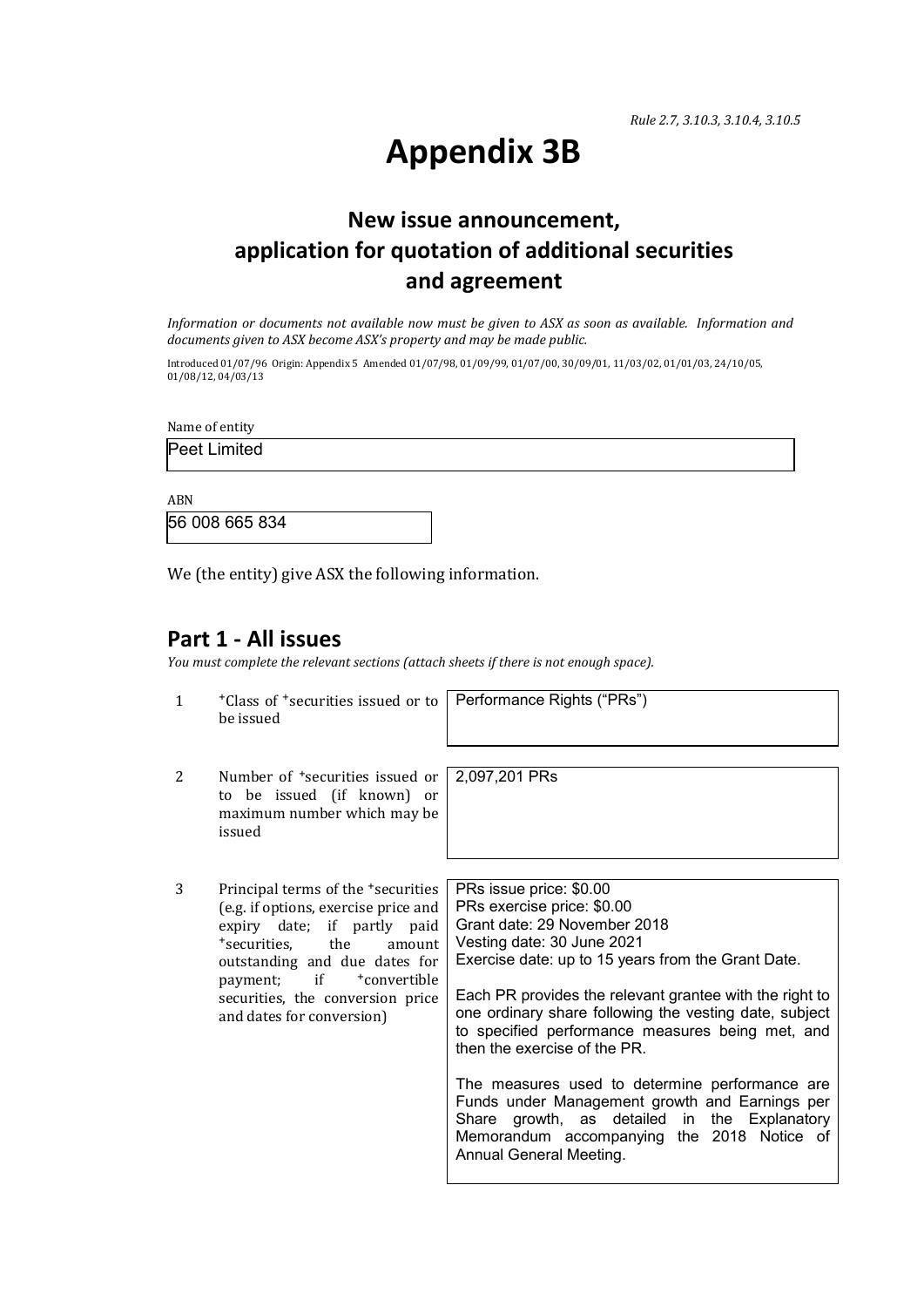| 4  | Do the <sup>+</sup> securities rank equally in<br>all respects from the <sup>+</sup> issue date<br>with an existing <sup>+</sup> class of quoted<br>*securities?<br>If the additional <sup>+</sup> securities do<br>not rank equally, please state:<br>the date from which they do<br>the extent to which they<br>participate<br>for<br>the<br>next<br>dividend, (in the case of a<br>trust, distribution) or interest<br>payment<br>the extent to which they do<br>not rank equally, other than<br>relation to<br>the<br>in<br>next<br>distribution<br>dividend,<br>or<br>interest payment | N/A                                                                                                                                                                                                                                               |
|----|---------------------------------------------------------------------------------------------------------------------------------------------------------------------------------------------------------------------------------------------------------------------------------------------------------------------------------------------------------------------------------------------------------------------------------------------------------------------------------------------------------------------------------------------------------------------------------------------|---------------------------------------------------------------------------------------------------------------------------------------------------------------------------------------------------------------------------------------------------|
| 5  | Issue price or consideration                                                                                                                                                                                                                                                                                                                                                                                                                                                                                                                                                                | Nil                                                                                                                                                                                                                                               |
| 6  | Purpose of the issue<br>(If issued as consideration for<br>the acquisition of assets, clearly<br>identify those assets)                                                                                                                                                                                                                                                                                                                                                                                                                                                                     | Granting of PRs to members of the Leadership<br>Team under the Peet Limited PRs Plan.<br>In accordance with ASX Listing Rule 10.14,<br>shareholder approval was received for the grant<br>of PRs to the Managing Director on 21<br>November 2018. |
| 6a | Is the entity an <sup>+</sup> eligible entity<br>that has obtained security holder<br>approval under rule 7.1A?                                                                                                                                                                                                                                                                                                                                                                                                                                                                             | No                                                                                                                                                                                                                                                |
|    | If Yes, complete sections 6b - 6h<br>in relation to the <sup>+</sup> securities the<br>subject of this Appendix 3B, and<br>comply with section 6i                                                                                                                                                                                                                                                                                                                                                                                                                                           |                                                                                                                                                                                                                                                   |
| 6b | The date the security holder<br>resolution under rule 7.1A was<br>passed                                                                                                                                                                                                                                                                                                                                                                                                                                                                                                                    | N/A                                                                                                                                                                                                                                               |
| 6c | Number of <sup>+</sup> securities issued<br>without security holder approval<br>under rule 7.1                                                                                                                                                                                                                                                                                                                                                                                                                                                                                              | N/A                                                                                                                                                                                                                                               |
| 6d | Number of <sup>+</sup> securities issued<br>with security holder approval<br>under rule 7.1A                                                                                                                                                                                                                                                                                                                                                                                                                                                                                                | N/A                                                                                                                                                                                                                                               |

<sup>+</sup> See chapter 19 for defined terms.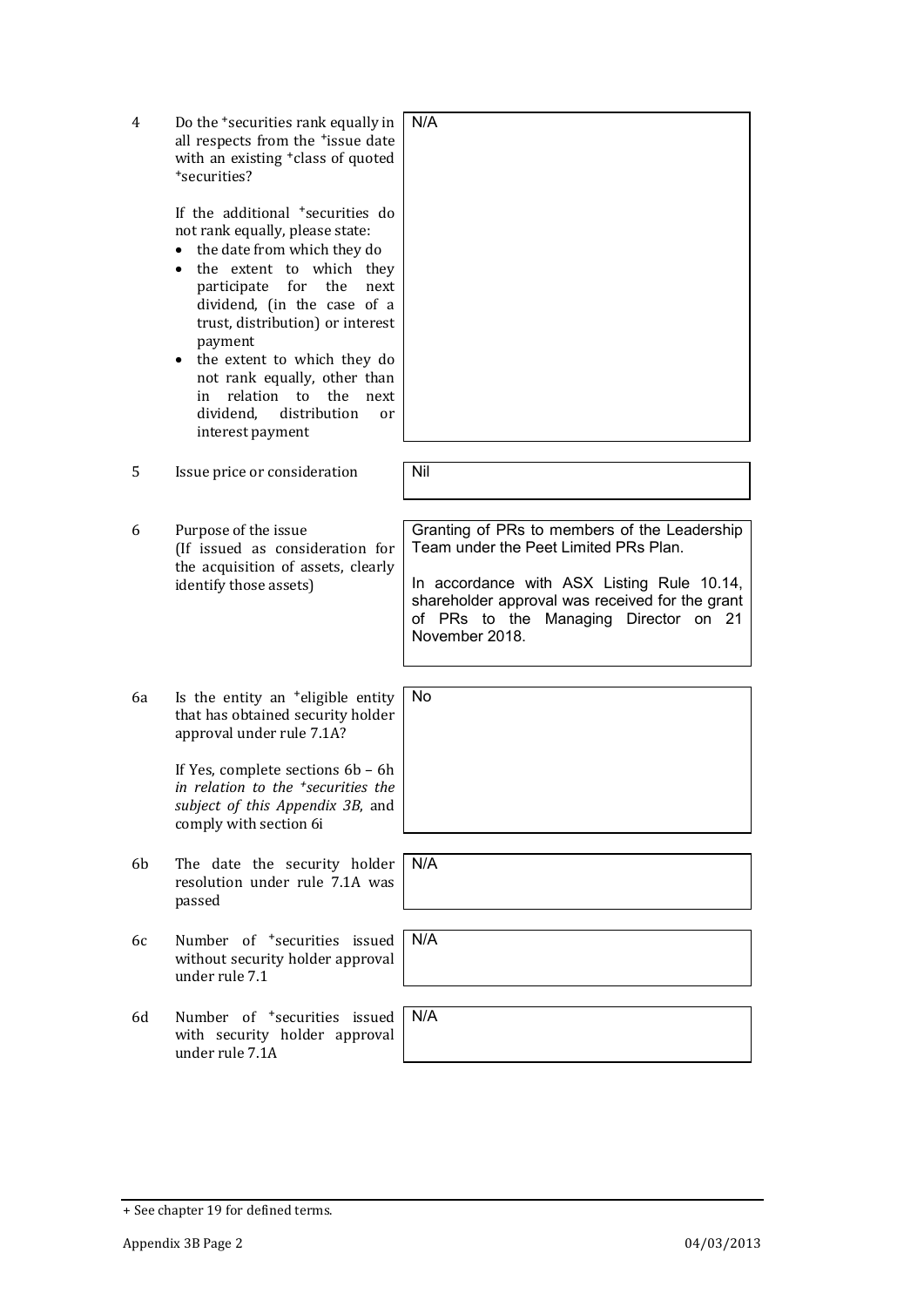- 6e Number of +securities issued with security holder approval under rule 7.3, or another specific security holder approval (specify date of meeting)
- 6f Number of +securities issued under an exception in rule 7.2
- 6g If +securities issued under rule 7.1A, was issue price at least 75% of 15 day VWAP as calculated under rule 7.1A.3? Include the +issue date and both values. Include the source of the VWAP calculation.
- 6h If <sup>+</sup>securities were issued under<br>rule 7.1A for non-cash rule 7.1A for non-cash consideration, state date on which valuation of consideration was released to ASX Market Announcements
- 6i Calculate the entity's remaining issue capacity under rule 7.1 and rule 7.1A – complete Annexure 1 and release to ASX Market Announcements
- 7 +Issue dates

Note: The issue date may be prescribed by ASX (refer to the definition of issue date in rule 19.12). For example, the issue date for a pro rata entitlement issue must comply with the applicable timetable in Appendix 7A.

Cross reference: item 33 of Appendix 3B.

8 Number and <sup>+</sup>class of all <sup>+</sup>securities quoted on ASX (*including* the <sup>+</sup>securities in section 2 if applicable)

Number | +Class 483,662,550 1,000,000 500,000 Fully Paid Ordinary **Shares** Simple corporate bonds – Peet Bonds – Series 1, Tranche 1 Simple corporate bonds – Peet Bonds – Series 2, Tranche 1

29 November 2018

N/A

N/A

N/A

N/A

N/A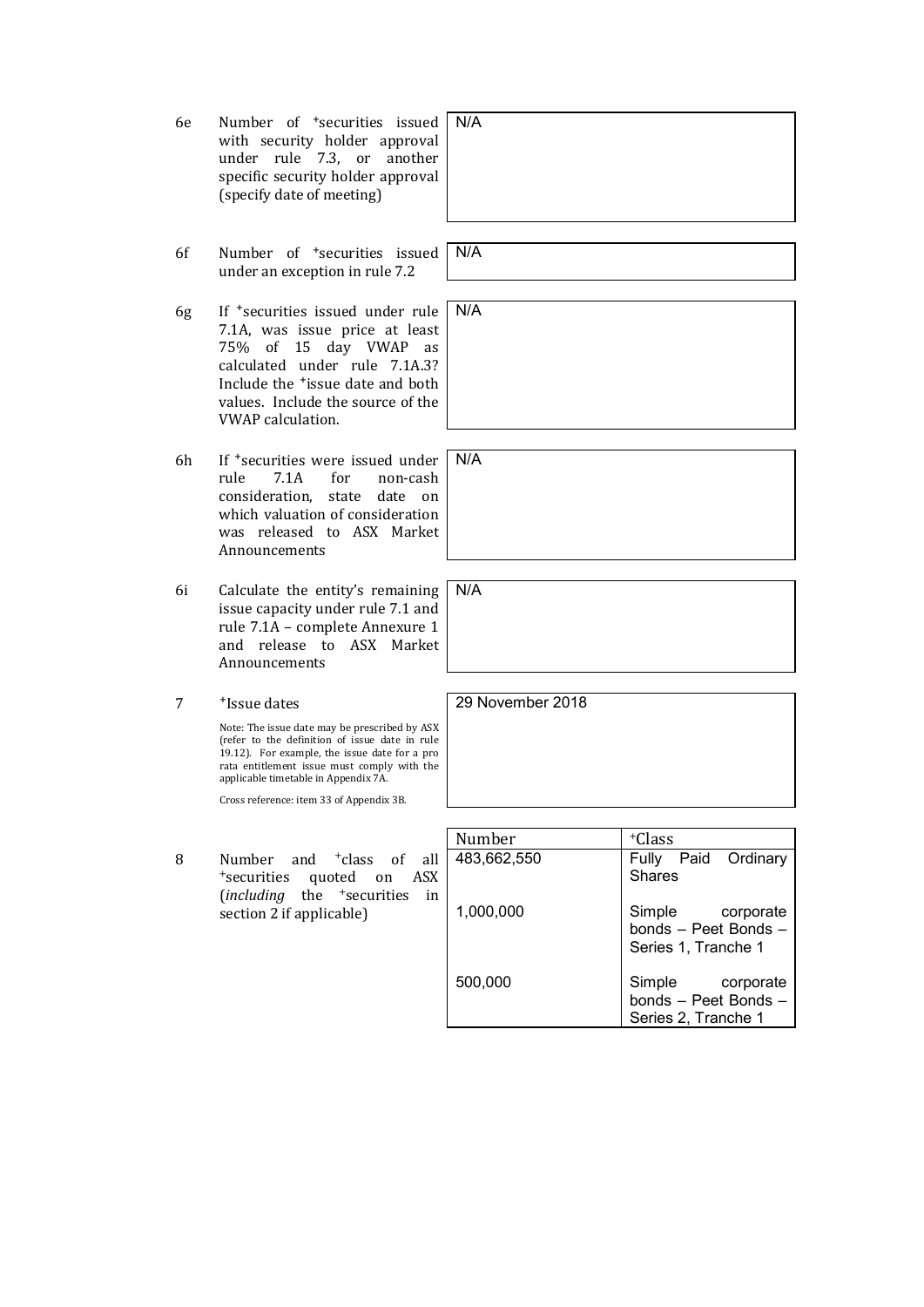|    |                                                                                                | Number    | <sup>+</sup> Class |
|----|------------------------------------------------------------------------------------------------|-----------|--------------------|
| 9  | Number and <sup>+</sup> class of all                                                           | 1,200,000 | Options            |
|    | *securities not quoted on ASX<br>$(including$ the $+securities$ in<br>section 2 if applicable) | 6,918,952 | <b>PRs</b>         |
|    |                                                                                                |           |                    |
| 10 | Dividend policy (in the case of a $\vert$ N/A<br>trust, distribution policy) on the            |           |                    |

### **Part 2 - Pro rata issue**

increased capital (interests)

| 11 | holder<br>approval<br>security<br>Is.<br>required?                                                                         | N/A |
|----|----------------------------------------------------------------------------------------------------------------------------|-----|
|    |                                                                                                                            |     |
| 12 | Is the issue renounceable or non-<br>renounceable?                                                                         | N/A |
|    |                                                                                                                            |     |
| 13 | Ratio in which the <sup>+</sup> securities will<br>be offered                                                              | N/A |
|    |                                                                                                                            |     |
| 14 | <sup>+</sup> Class of <sup>+</sup> securities to which the<br>offer relates                                                | N/A |
|    |                                                                                                                            |     |
| 15 | +Record<br>date<br>determine<br>to<br>entitlements                                                                         | N/A |
|    |                                                                                                                            |     |
| 16 | different<br>Will<br>holdings<br>on<br>registers (or subregisters) be<br>aggregated<br>for<br>calculating<br>entitlements? | N/A |
|    |                                                                                                                            |     |
| 17 | Policy for deciding entitlements in<br>relation to fractions                                                               | N/A |
|    |                                                                                                                            |     |
| 18 | Names of countries in which the<br>entity has security holders who<br>will not be sent new offer<br>documents              | N/A |
|    | Note: Security holders must be told how their<br>entitlements are to be dealt with.                                        |     |
|    | Cross reference: rule 7.7.                                                                                                 |     |
|    |                                                                                                                            |     |
| 19 | Closing<br>date<br>for<br>receipt<br>of<br>acceptances or renunciations                                                    | N/A |

<sup>+</sup> See chapter 19 for defined terms.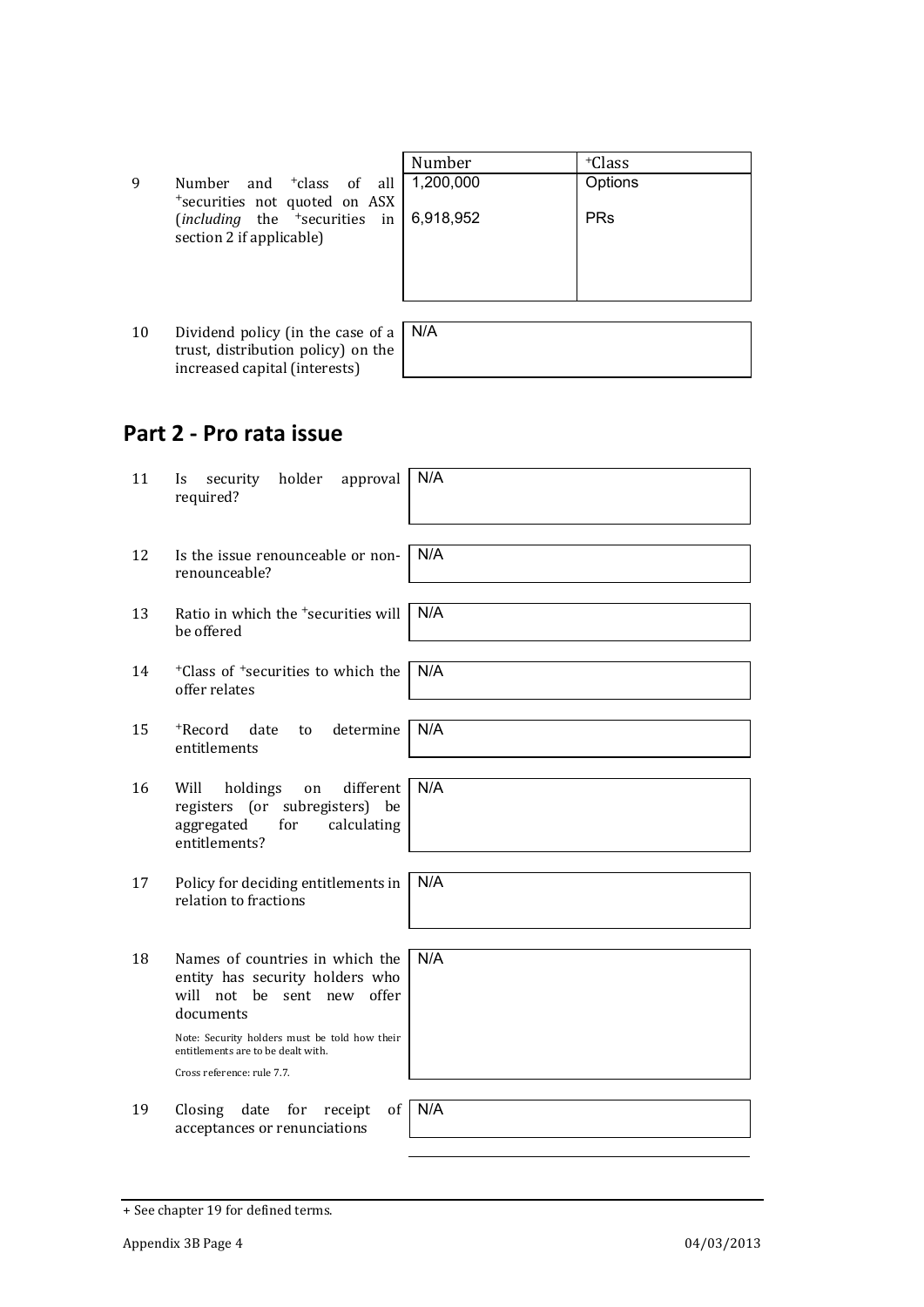| 20 | Names of any underwriters                                                                                                                                               | N/A |
|----|-------------------------------------------------------------------------------------------------------------------------------------------------------------------------|-----|
| 21 | Amount of any underwriting fee<br>or commission                                                                                                                         | N/A |
| 22 | Names of any brokers to the issue                                                                                                                                       | N/A |
| 23 | Fee or commission payable to the<br>broker to the issue                                                                                                                 | N/A |
| 24 | Amount of any handling fee<br>payable to brokers who lodge<br>acceptances or renunciations on<br>behalf of security holders                                             | N/A |
| 25 | If the issue is contingent on<br>security holders' approval, the<br>date of the meeting                                                                                 | N/A |
| 26 | Date entitlement and acceptance<br>form and offer documents will be<br>sent to persons entitled                                                                         | N/A |
| 27 | If the entity has issued options,<br>and the terms entitle option<br>holders to participate on exercise,<br>the date on which notices will be<br>sent to option holders | N/A |
| 28 | Date rights trading will begin (if<br>applicable)                                                                                                                       | N/A |
| 29 | Date rights trading will end (if N/A<br>applicable)                                                                                                                     |     |
| 30 | How do security holders sell their<br>entitlements in full through a<br>broker?                                                                                         | N/A |
| 31 | How do security holders sell part<br>of their entitlements through a<br>broker<br>and<br>accept<br>for<br>the<br>balance?                                               | N/A |

٦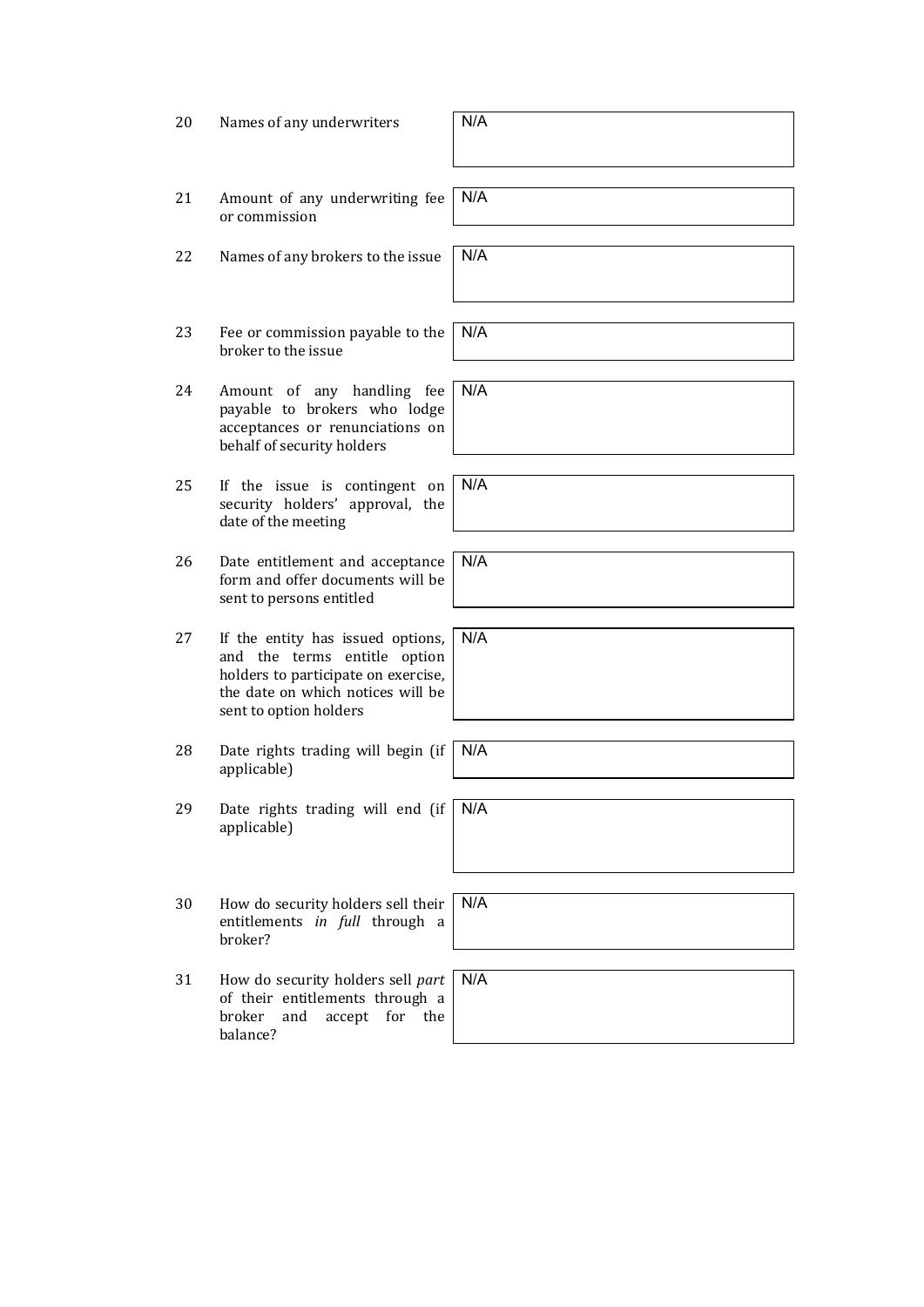- 32 How do security holders dispose N/A of their entitlements (except by sale through a broker)?
- $33$  +Issue date

| N/A |  |  |  |
|-----|--|--|--|
|     |  |  |  |

### **Part 3 - Quotation of securities**

*You need only complete this section if you are applying for quotation of securities*

- 34 Type of <sup>+</sup>securities (*tick one*)
- (a)  $\sqrt{\phantom{a}}$  +Securities described in Part 1



(b)  $\Box$  All other +securities

Example: restricted securities at the end of the escrowed period, partly paid securities that become fully paid, employee incentive share securities when restriction ends, securities issued on expiry or conversion of convertible securities

### **Entities that have ticked box 34(a)**

#### **Additional securities forming a new class of securities**

*Tick to indicate you are providing the information or documents*

| 35 | If the 'securities are 'equity securities, the names of the 20 largest holders of the<br>additional <sup>+</sup> securities, and the number and percentage of additional <sup>+</sup> securities<br>held by those holders                                             |
|----|-----------------------------------------------------------------------------------------------------------------------------------------------------------------------------------------------------------------------------------------------------------------------|
| 36 | If the <i>*securities</i> are <i>*equity</i> securities, a distribution schedule of the additional<br>*securities setting out the number of holders in the categories<br>$1 - 1,000$<br>$1,001 - 5,000$<br>$5,001 - 10,000$<br>$10,001 - 100,000$<br>100,001 and over |
| 37 | A copy of any trust deed for the additional +securities                                                                                                                                                                                                               |

<sup>+</sup> See chapter 19 for defined terms.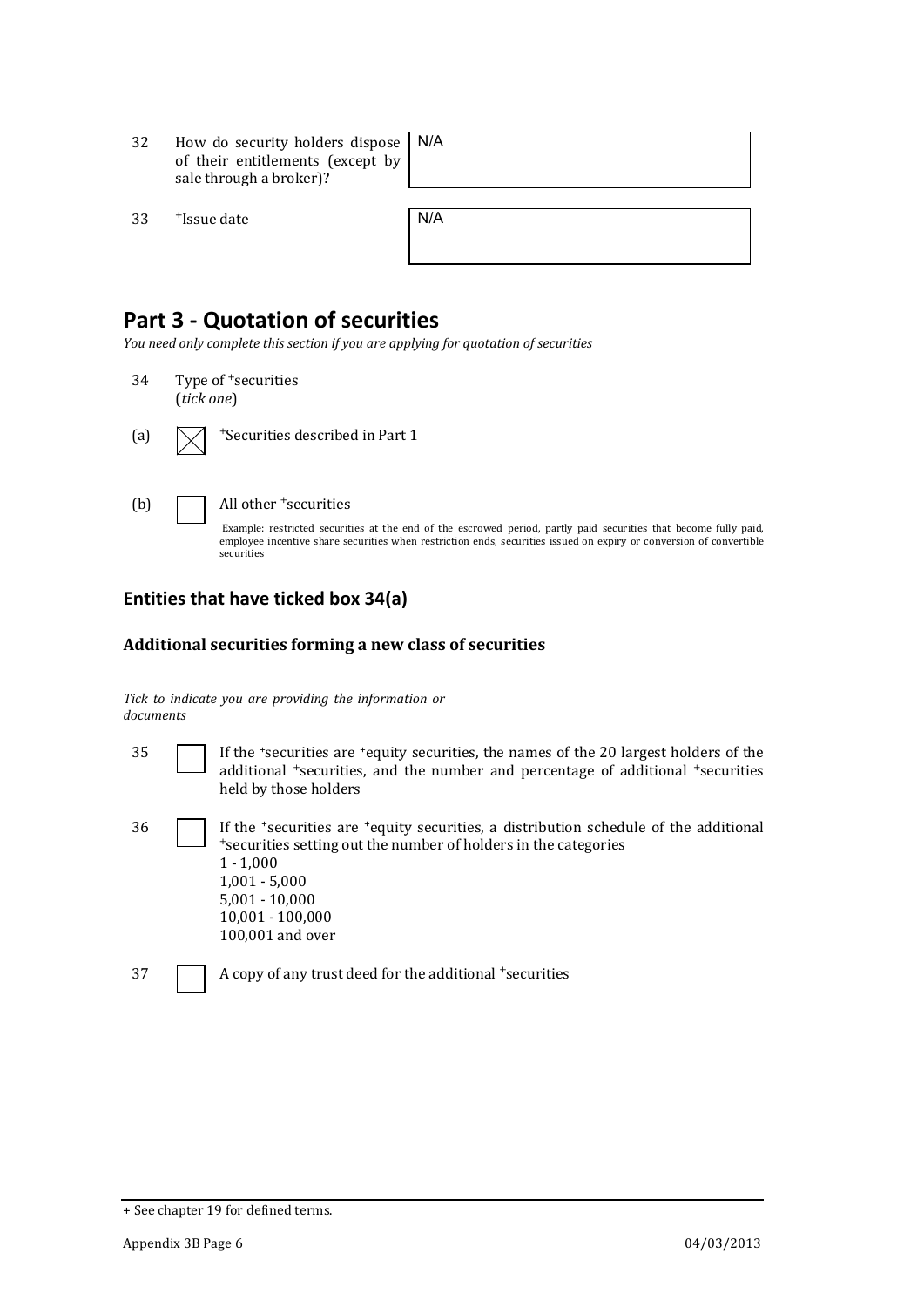### **Entities that have ticked box 34(b)**

| 38 | Number of <sup>+</sup> securities for which<br><sup>+</sup> quotation is sought                                                                                                                                                                                                                                                                                                                                                                                                                                                                                                               | N/A |
|----|-----------------------------------------------------------------------------------------------------------------------------------------------------------------------------------------------------------------------------------------------------------------------------------------------------------------------------------------------------------------------------------------------------------------------------------------------------------------------------------------------------------------------------------------------------------------------------------------------|-----|
| 39 | <sup>+</sup> Class of <sup>+</sup> securities for which<br>quotation is sought                                                                                                                                                                                                                                                                                                                                                                                                                                                                                                                | N/A |
| 40 | Do the <sup>+</sup> securities rank equally in<br>all respects from the <sup>+</sup> issue date<br>with an existing <sup>+</sup> class of quoted<br>*securities?<br>If the additional <sup>+</sup> securities do not<br>rank equally, please state:<br>the date from which they do<br>the extent<br>which<br>to<br>they<br>the<br>participate<br>for<br>next<br>dividend, (in the case of a trust,<br>distribution)<br>interest<br>or<br>payment<br>the extent to which they do not<br>$\bullet$<br>rank equally, other than in<br>relation to the next dividend.<br>distribution<br>interest | N/A |
|    | or<br>payment                                                                                                                                                                                                                                                                                                                                                                                                                                                                                                                                                                                 |     |
| 41 | Reason for request for quotation<br>now                                                                                                                                                                                                                                                                                                                                                                                                                                                                                                                                                       | N/A |
|    | Example: In the case of restricted securities, end<br>of restriction period                                                                                                                                                                                                                                                                                                                                                                                                                                                                                                                   |     |

(if issued upon conversion of another <sup>+</sup>security, clearly identify that other <sup>+</sup>security)

42 Number and <sup>+</sup>class of all <sup>+</sup>securities quoted on ASX (*including* the <sup>+</sup>securities in clause 38)

| Number | +Class |
|--------|--------|
| N/A    | N/A    |
|        |        |
|        |        |
|        |        |
|        |        |
|        |        |